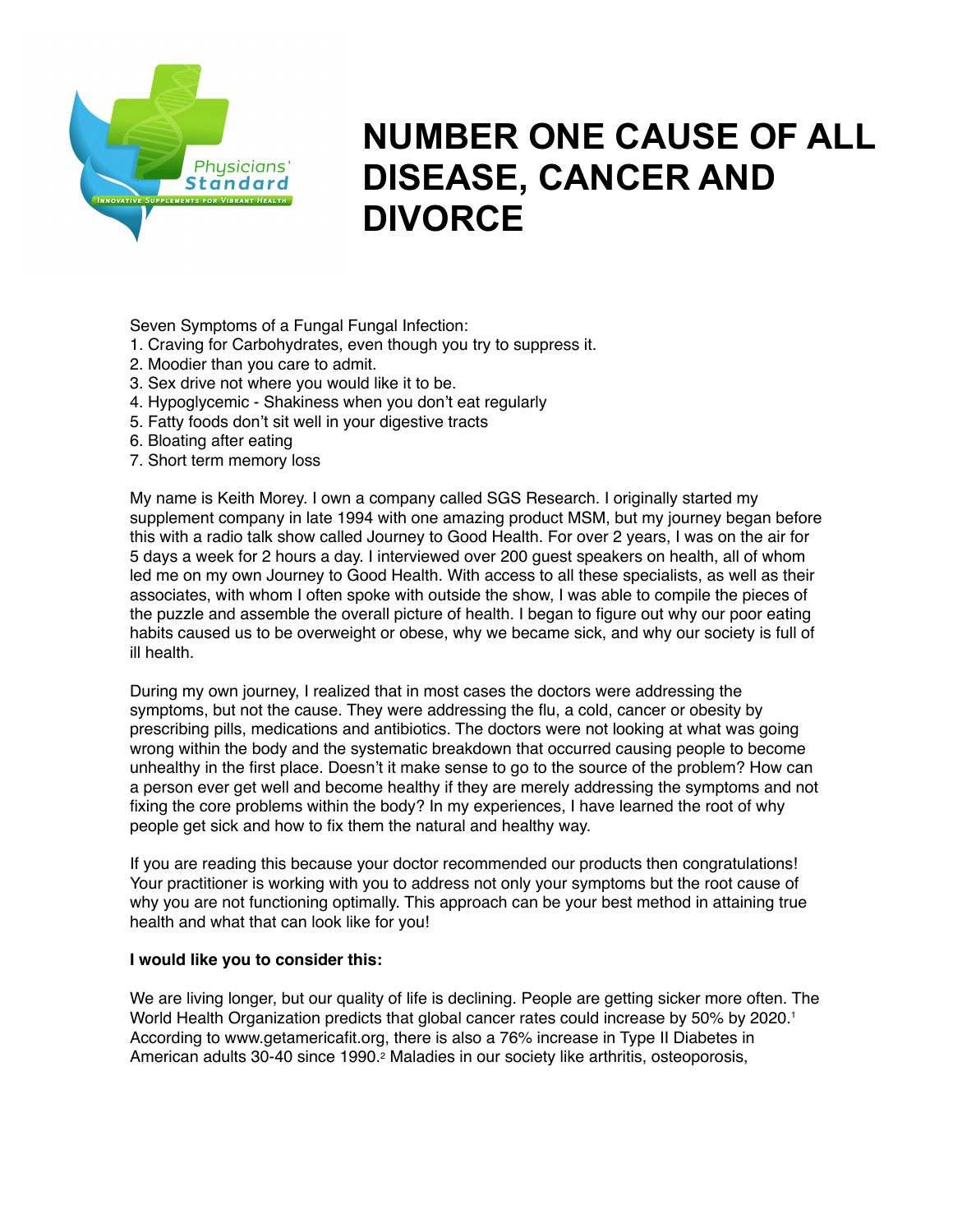depression, insomnia, and fatigue are becoming an increasing epidemic. More and more children are being diagnosed with Autism, ADD, ADHD, and depression than ever before! Have you ever known someone who quits smoking and ended up getting a cancer in a very short time or gained a lot of weight? Why do you think this? I'll explain this later on. Our human race has condemned itself to a plague of sickness and ill health. I will explain how antibiotics have played a major role in this cascade effect that impacts every single man, woman and child on this planet. This concept is so simple! Most people and even most doctors do not see the correlation! I want you to understand that good health is not a complex, unknowing, irresolvable situation. Energy, good health and a healthy weight is easily attainable. It is very simple once you understand the basics and I am here to explain these basics to you.

Disorders such as urinary tract infections, digestive and kidney problems, tinnitus, muscle weakness and the inability to cope with stress are abundant in our society. These disorders can easily be managed and resolved in a non-medical manner. The common denominator that causes most of these disorders is a systemic fungal infection. Different types of fungal infections interact within the body, causing a disruption and domino effect. Systemic fungal infection is the #1 cause of all disease, all cancer and most divorce. Once you have a systemic fungal infection, your health spirals out of control.

# **Let's start at the beginning:**

In a perfect environment within the body, we are born with flora (good bacteria) in our digestive tract. The body lays seven layers of acidophilus and other good bacteria with the help of colostrum to coat and protect the lining of the intestinal tracts from parasites, bad bacteria and funguses. This protective coating prevents fungi and parasites from leaking through the intestinal lining and infecting the bloodstream.

Unfortunately, we are bombarded with a wide spectrum antibiotics, which destroys the good flora. The ill effects of antibiotics affects us incredibly throughout our life. Often, even before we are born. For example, a woman who takes antibiotics during pregnancy will, in turn, give her unborn baby a dose of antibiotics as well through the amniotic wall. Also, in some cases, antibiotics are introduced into a newborn's bloodstream through the mother's breast milk, which is a common occurrence with babies born through cesareans. Many young children suffer from frequent ear infections and are given antibiotics for treatment. Throughout life, we are given antibiotics as a way of dealing with sickness.

Whenever antibiotics are used, it destroys all seven layers of acidophilus and the other good flora. This is called Leaky Gut Syndrome. This is when the fungus eats its way through the intestinal lining and enters the bloodstream. On its way through, the fungus leaves little pinholes behind, which allows proteins, carbohydrates and fats that have not yet been fully digested to enter the bloodstream. The immune system reacts and builds antibodies and enzymes to destroy what the body considers to be foreign objects and pathogens.

Let's use broccoli as an example. Broccoli is good for you. Your body needs the necessary amino acids that it produces. When your body breaks down the broccoli into an amino acid, it still carries a broccoli signature. Because you have been prone to antibiotics, have fungus and have leaky gut syndrome, when the broccoli amino acids enters the bloodstream, the body believes that it is a foreign invader and creates antibodies to destroy it. It is no longer getting the good amino acid it needs to run effectively. We call this an auto-immune problem or a food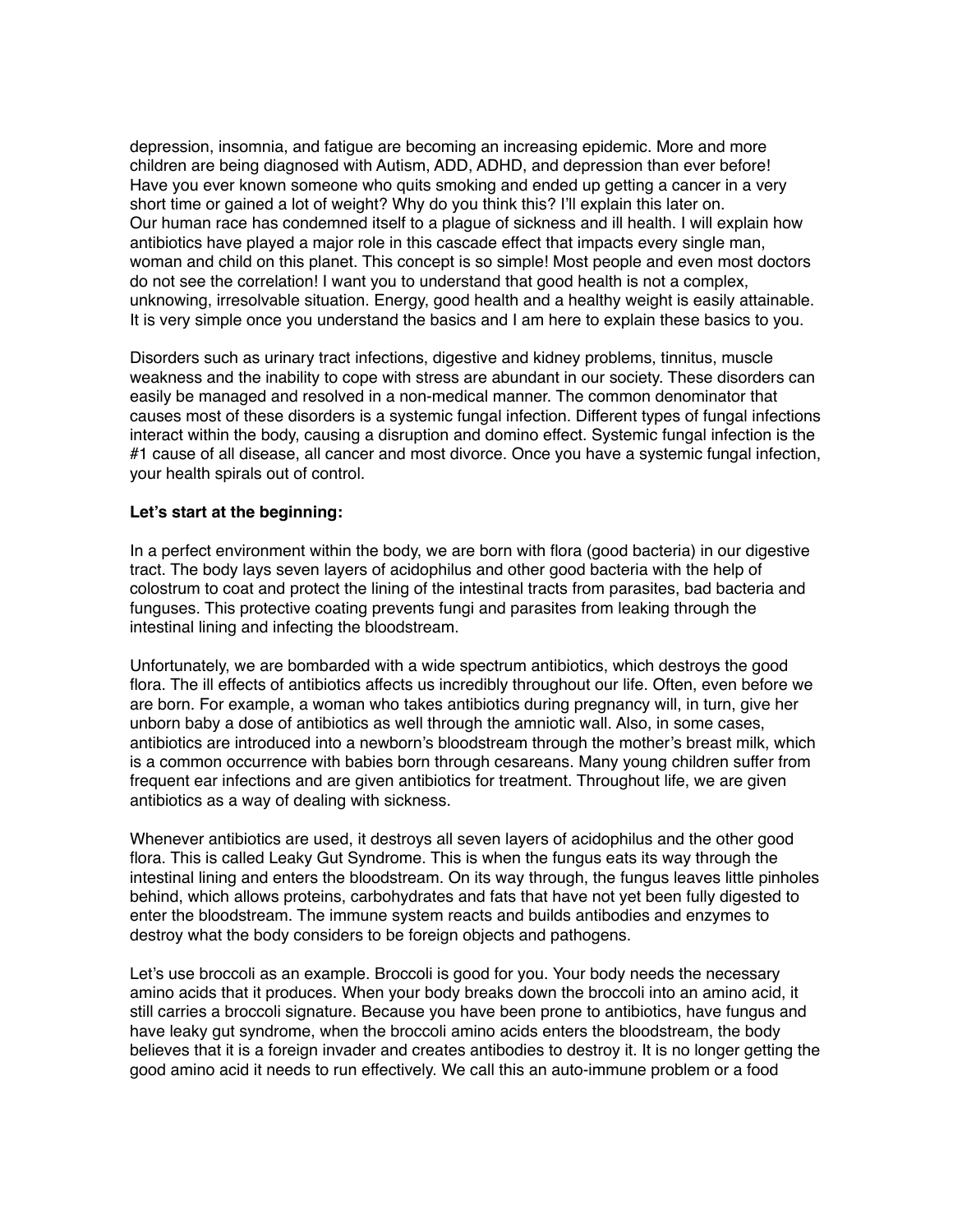allergy. This is crucial because the body cannot recognize what is good and what is bad. It is now fighting against itself.

This is what we have learned so far. Antibiotic use disrupts normal digestion. This causes an overgrowth in fungus in the digestive tract, which kills good digestive flora leaving the intestinal wall exposed. This allows fungus to eat its way through the intestinal lining and get into the bloodstream. This, in turn, disrupts the immune system and contributes to autoimmune problems. These problems manifest itself in forms of food allergies and a malabsorption of nutrients.

At this point, the fungi proliferate throughout the whole system creating a cascade of different reactions, first of which is a craving for carbohydrates. The brain is a carbohydrate fiend. It utilizes 50-80% of all the carbohydrates we ingest. Fungus also loves to feed off carbohydrates and trace minerals. The problem is that the fungus eats the carbohydrates in our bloodstream making the brain crave carbohydrates.

Food manufacturers love to take advantage of this carbohydrate craving by enticing you. Just think about it, if you go into a grocery store, all you see are cakes, chocolates, cookies an candies. Our society has become a bunch of carbohydrate fiends! When you eat these sugar loaded carbohydrates, your insulin spikes, insulin is the number one cause of aging and the number two cause of brain damage. Hence the saying, "the less you eat, the longer you live" because you do not spike insulin. When your insulin spikes, you end up storing the carbohydrates along with the fats and proteins. Now, you have put yourself in the position of unwanted weight gain.

The fungus that has proliferated the body also effects the brain. The fungus gives off a bowel movement, which is an offshoot of ethanol. This overpowers the immune system, entering the brain and disrupts neurotransmission for short term memory, causing mutation and malfunctions in the brain. This is one of the symptoms of a fungal infection.

### **Why is it so essential that the body stays alkaline?**

Now let's talk about the impact of trace minerals on the body. Trace minerals are very crucial for the mechanics of the body to function properly. Fungi love trace minerals, gobbling them up like candy. As a result, we become mineral deficient. Trace minerals are necessary for healthy nerve function, muscle tone, energy production and are also essential for growth and healing, and for keeping your body in alkaline state. The minerals bind to amino acids and make new chemicals that the body utilizes in order to function properly. What I deem most important is that when minerals bind to amino acids, it changes the acid form into an alkaline or neural or min in the bloodstream. The body becomes alkaline.

A good analogy would be the water that comes out of your water pipes. The water from the tap is the perfect pH of 7. It is neither acidic or alkaline. It is neutral. If the pH balance was off by one degree, then your pipes would be eaten up and you would be drinking rust (contaminated) water. The same concept happens within the body. Without the proper pH balance, the body starts to degrade just as the pipes would. Another example would be a piece of fruit. Have you ever left fruit out on the counter overnight only to come come back the next morning and find that it has started to spoil? This is because the pH level of the fruit became imbalanced and started to spoil.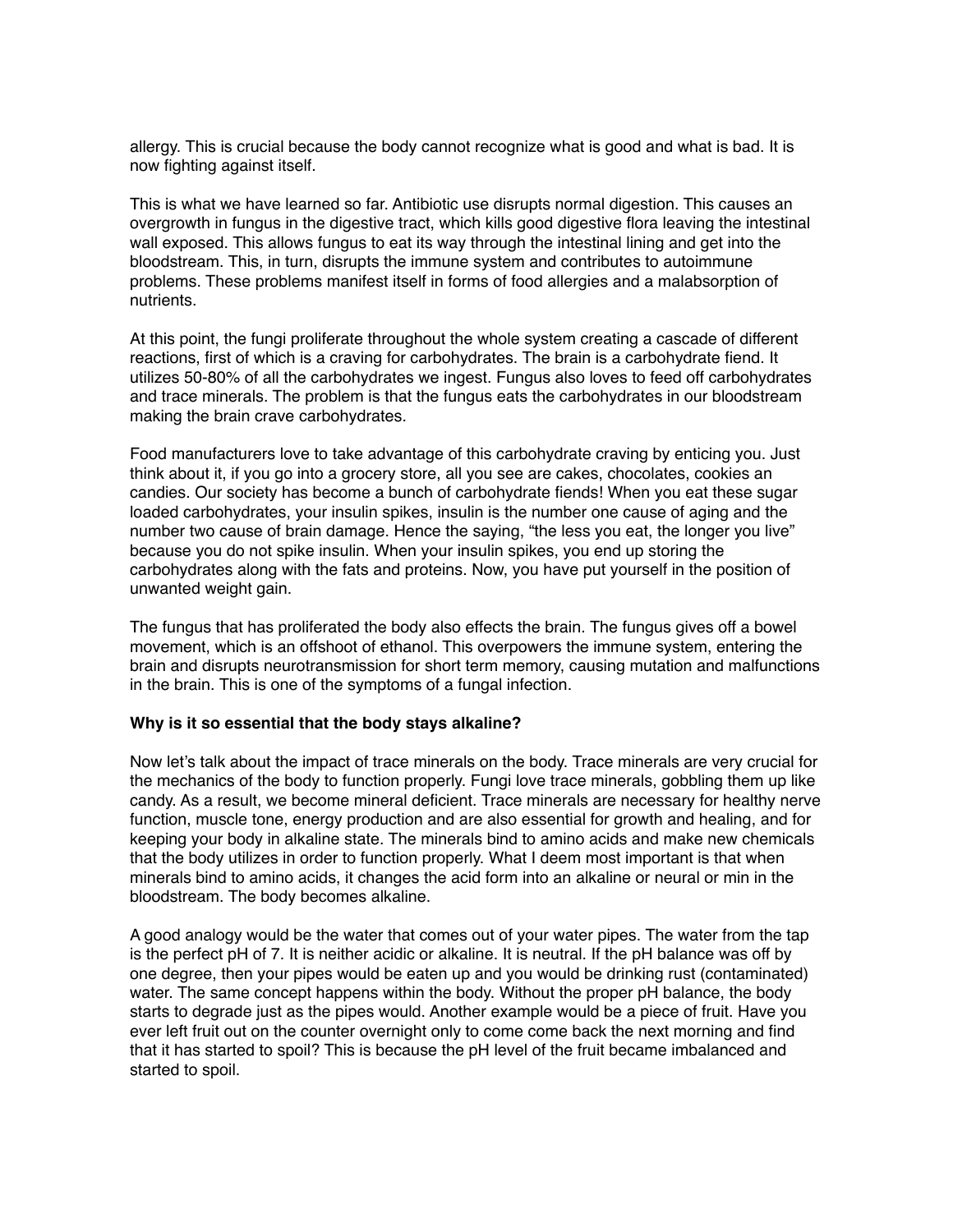Amino acids act as building blocks to protein and other essential chemicals of the body. Proteins are essential for growth and development by providing the body with energy. They are also needed to manufacture hormones, antibodies, enzymes and tissues. They help to maintain the proper acid-alkali balance in the body. The body needs to stay within a pH range in the blood of 7.38 to 7.42. If it leaves this extremely tight range by one degree in either direction, your organs can be severely effected.3 This can include respiratory failure! According to Learning and Physiological Regulation, "Changes in ±0.2. pH can have profound effects on protein conformation, cellular volume, and the rates of many important enzymatic reactions." Let's talk about how fungus affects the body's pH level. As mentioned earlier, the fungus eats the trace minerals in the bloodstream, which makes the body acidic. 99% of all people who have cancer are acidic. At this point, in order to stay alkaline, the body goes to its next choice sodium bicarbonate (also known as baking soda) The problem with sodium bicarbonate is that the body needs sodium to produce this and believe it or not, in many cases, we're sodium deficient! This is contrary to what most doctors tell you. The reason why we are sodium deficient is because man-made table salt contains only 6 or 7 trace minerals, whereas natural sea salt contains 78 trace minerals that our body needs to function properly.

During the 1900s, society gravitated toward sodium chloride, table salt, from natural sea salt. The problem with this was that by 1905, the general population started showing an epidemic of goiters. Basically, it is an enflamed thyroid, which appears as an extremely visible huge lump on the neck. The thyroid was no longer getting the iodine it needed to function properly from sodium chloride. Table salt was eventually reformulated to include iodine, magnesium, manganese and a little bit of of mercury to help separate the salt crystals. This isn't natural and the body doesn't utilize it properly.

In regards to the minerals within sea salt. Iodine is listed as the seventeenth mineral that is in sea salt. There are sixteen other minerals that have higher concentrations. Because goiters were a visible manifestation, it was immediately corrected by adding iodine to table salt. What are our bodies losing from not having the sixteen other essential minerals with higher concentrations within sea salt? What about the other minerals with less concentration than iodine? What happens to our bodies when trace minerals are being consumed by something as unhealthy as a systemic fungal infection?

A poorly functioning thyroid is a source of numerous health problems within the body. A symptom of a malfunctioning thyroid is low body temperature, which shows itself as cold extremities, extreme fatigue, and lack of endurance. Unfortunately, a poorly functioning thyroid is the number two cause of ill health.

This is where the spiral of ill health spins out of control. As I stressed earlier, in order for the body to remain alkaline, it has resorted to sodium bicarbonate and it has become depleted of usable sodium. Because there is not a sustainable source of sodium within the body, it has to resort to calcium bicarbonate to become alkaline. The problem with calcium bicarbonate is that it needs to draw on the calcium within the bloodstream. Our bodies must leach calcium from the bones causing osteoporosis, which is a paramount concern among women in our society. Another problem with calcium bicarbonate is that it has an inherently weak chemical bond. It falls apart in the muscles and synovial fluids, forming free-floating calcium. I believe this is the scourge of the body. Free-floating calcium are like pieces of glass. It goes through the muscle tissue and synovial fluid damaging cell structure and causes mutation in the cells, which causes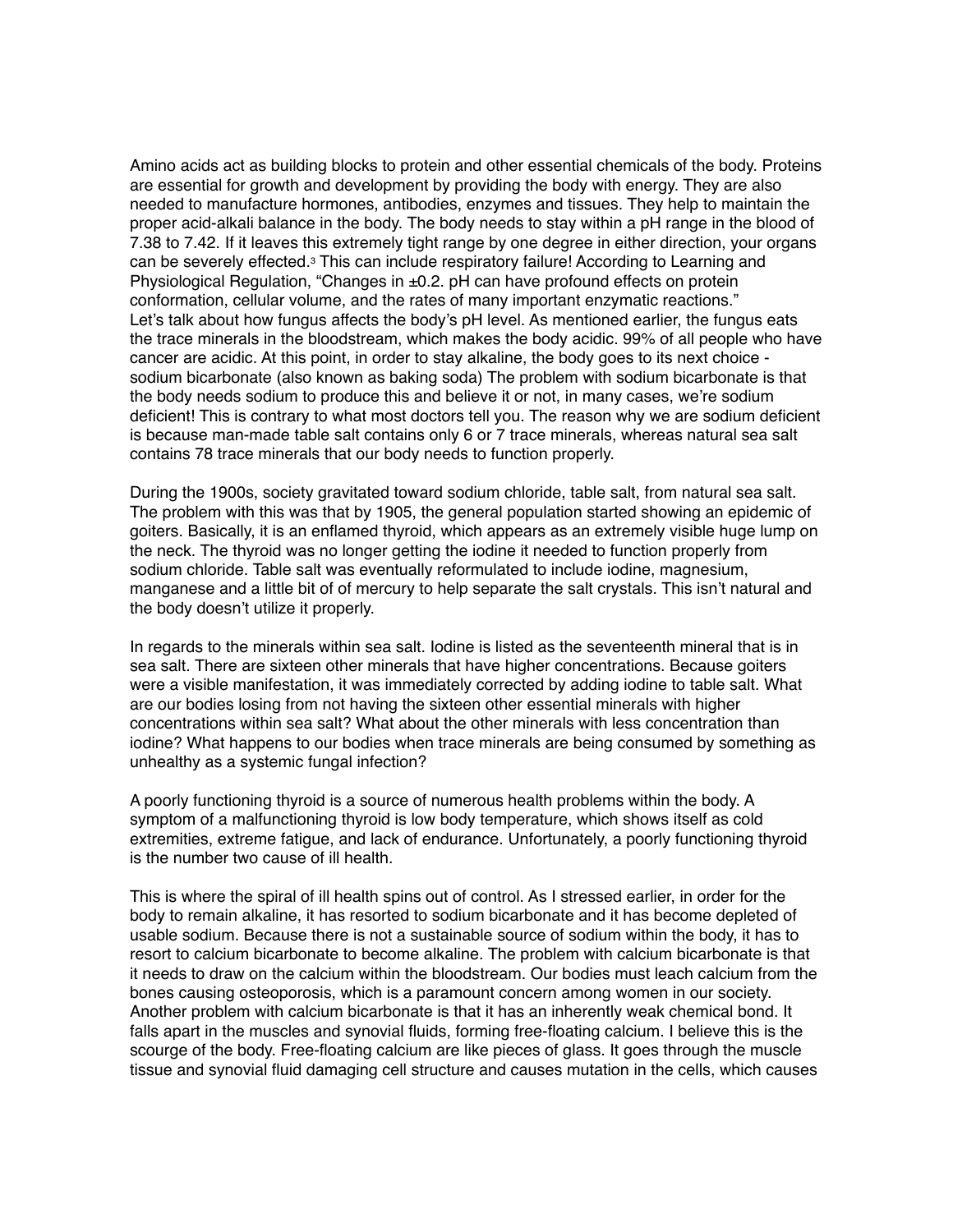free radical damage, aging and eventually cancer. Also, free-floating calcium also gets into joints, grinds down cartilage, and causes arthritis.

It binds with fat forming plaque on the artery wall and actually damages the nephrons in the kidneys, which purifies the blood. The last ditch effort for the body to become alkaline is to produce ammonia in the kidneys. The body uses ammonia to offset the acidity. Ammonia is toxic in the body, but it will destroy the body at a much slower rate than the acidity of an unbalanced pH. That is why oftentimes a cancer ward or a hospice care facility reek of ammonia. The smell is actually coming out of the patients' skin, breath and bodily fluids. It creates "the smell of death".

Let's go over what we have discussed. We take antibiotics that destroy good flora in our digestive tract. The fungus eats its way through the intestinal wall into the bloodstream, causing us to crave carbohydrates and causing short term memory loss from toxic excretions. The fungus eats trace minerals making us acidic. Our bodies try to offset the acidity by using sodium bicarbonate. Because we are sodium deficient, our bodies resort to calcium bicarbonate. The calcium bicarbonate breaks apart and creates free-floating calcium which damages cell structure, causing arthritis, purification problems in the blood, and hardens arteries.

## **Fungus and the Gallbladder**

Gallbladder removal is one of the most common operations in the United States. This is due to a fungal infection. Let me explain why fungal infections are the cause of this surgery. The gallbladder's main function is to store bile. Bile is a breakdown of red blood cells that have been crushed in the spleen. The spleen removes the necessary minerals and the red blood cells are processed and reutilized in the body. These minerals are processed back through the liver where they are bound to used cholesterol-forming bile acid. This bile is supposed to be stored in the gallbladder for later use and excreted during heavy meals to help us digest fats. The gallbladder gets clogged up and isn't excreting the proper bile to digest fatty foods. Hence, you now have symptom number 5 of a fungal infection.

Because the fungus clogs up the gallbladder, it causes the bile acid to bleed into the pancreas. This causes the pancreas to create excess insulin, which is a major cause of aging and also brain damage. Too much insulin in the blood causes hypoglycemia (symptom #4). Symptoms of hypoglycemia includes shakiness, pounding heart, crankiness and hunger headaches. Excessive insulin also makes your body store glucose, fats and proteins that you really don't need. The pancreas is responsible for making enzymes that are crucial for digestion and for making chemicals necessary for proper body function. It is important to remember that cancer cells have a protective coating that makes it invisible to the human immune system. Your system cannot recognize the cell as being cancerous. Pancreatic enzymes are responsible for breaking down the protective coating around the cell so that your immune system can recognize it as cancerous and destroy it. Because of the fungus, the bile acids damage the pancreas and destroys its ability to seek out cancerous cells and provide insulin, which slowly turns the body diabetic.

When the gallbladder gets clogged up with fungus and the bile starts to back up into the liver through the liver ducts, eventually damaging the liver, which is the primary organ that produces chemicals in the body. Because bile is no longer digesting fats, it cannot be turned into good cholesterol in the liver. This poses a major problem. Good cholesterol is converted into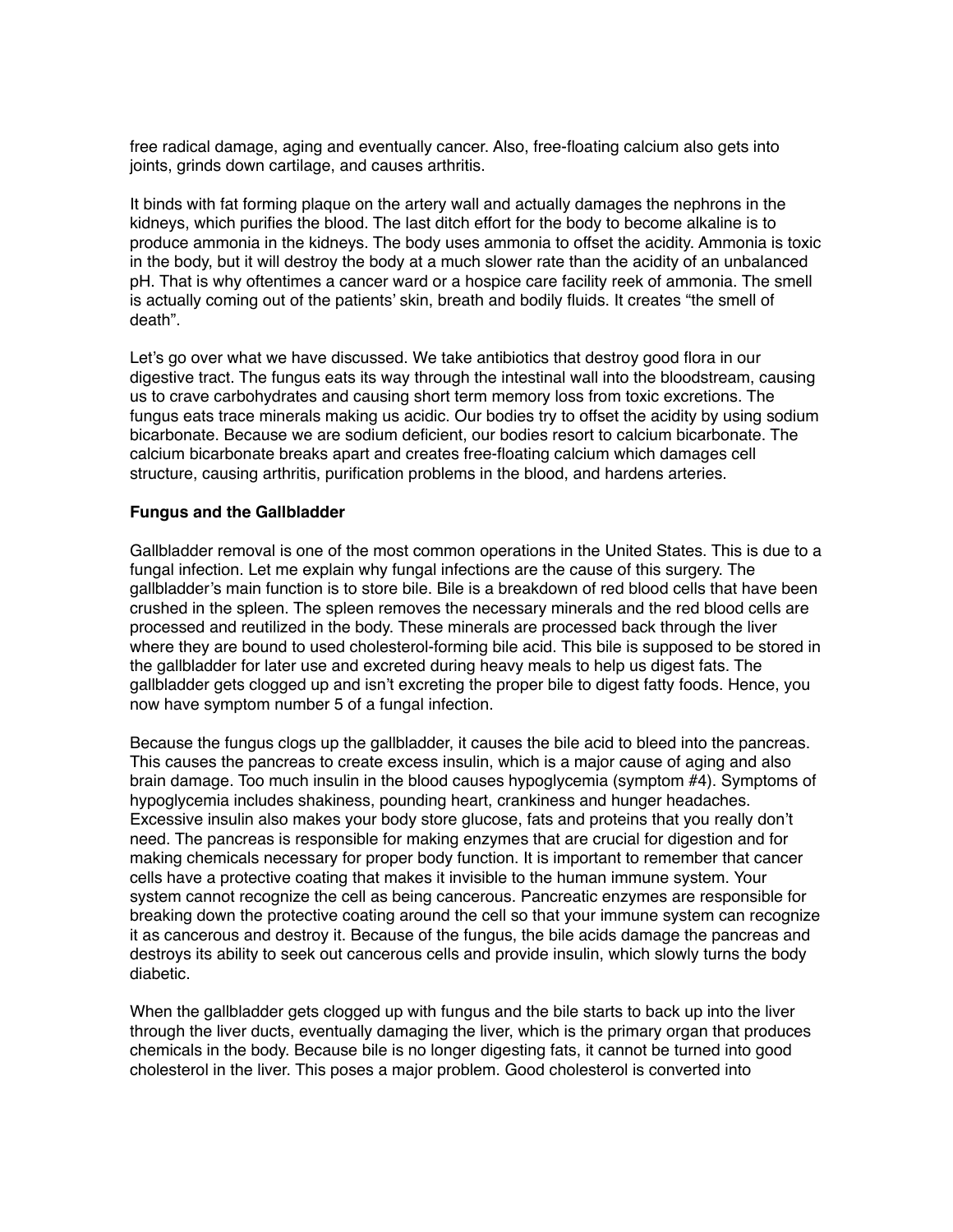Pregnenolone, which is the master hormone to all other hormones. It feeds the adrenals, which breaks down Pregnenolone into its subcomponents such as estrogen, progesterone, DHEA and testosterone. Just about everything you could imagine is regulated and and controlled by hormones and these are what eventually determine your personality and who we are. Hormones regulate digestion, heart function, thyroid function, neurological function, brain function, immune function, depression and anxiety. Hormones also regulate sex drive. Without the proper hormones, your sex drive is lowered, giving you symptom #3. Also, Pregnenolone improves memory and is the best memory enhancer of all steroid hormones by 100 times. This is another reason why people with fungal infections suffer from short term memory loss.

The fact that fungal infections deprives our body of proper hormone balance causes a cascade effect which affects every aspect of our lives. Fungal infections cause multiple malfunctions throughout the body which results in sickness, cancer and an overall depressed sense of well being. This bodily stress creeps into our everyday relationships, putting a strain on our family, friends, work and the ones we love. This is why I believe that a fungal infection can be responsible for divorce. If your body isn't happy and healthy, your relationships will not be either.

# **Fungus and Vitamin D**

The majority of people people aren't aware of the epidemic in our society concerning a lack of Vitamin D. This deficiency contributes to rickets in children, bone disorders, cancer, high blood pressure, immune system disorders, skin cancer, multiple sclerosis, diabetes and is a major contributing factor to muscle pain. Vitamin D is crucial for proper thyroid function and helps to keep your body temperature up so that the body can activate enzymes and function properly. Vitamin D is usually absorbed through the skin. By using good cholesterol, the body converts the sun's rays into Vitamin D. As mentioned earlier, without proper digestion of fats, we are not making the proper amount of good cholesterol that the body needs which leads to the deficiency of Vitamin D.

### **Fungus and Smoking**

Have you ever known someone who quit smoking and ended up with more medical problems than ever before? Maybe they even died from quitting smoking? Nicotine is one of the most detrimental chemicals that you can put in your body. It damages the body creating an environment where the seeds for fungus can be planted all throughout the body. What is not widely known about nicotine is that while it compromises the body, it inhibits the growth of fungus. Nicotine does not kill fungus; it merely retards its growth temporarily. When someone stops smoking, they are no longer ingesting the nicotine that inhibits the growth of fungus. Now, the fungus is finally given the opportunity to flourish. An analogy would be like continually seeding your lawn with fungus spores, but never watering it. When you quit smoking and remove the nicotine, it is like turning on the sprinklers. Between the damage that the nicotine has done and the fungus no longer being inhibited by the constant barrage of nicotine, the fungus is able to flourish at an exponential rate, ten times more rapidly that a nonsmoking person who is compromised with a fungal infection. This does not mean that you should continue smoking; this means that you need to kill the fungus at the same time as when you quit smoking. This enables the body to kill the fungus while eliminating the nicotine and boosting your immune system.